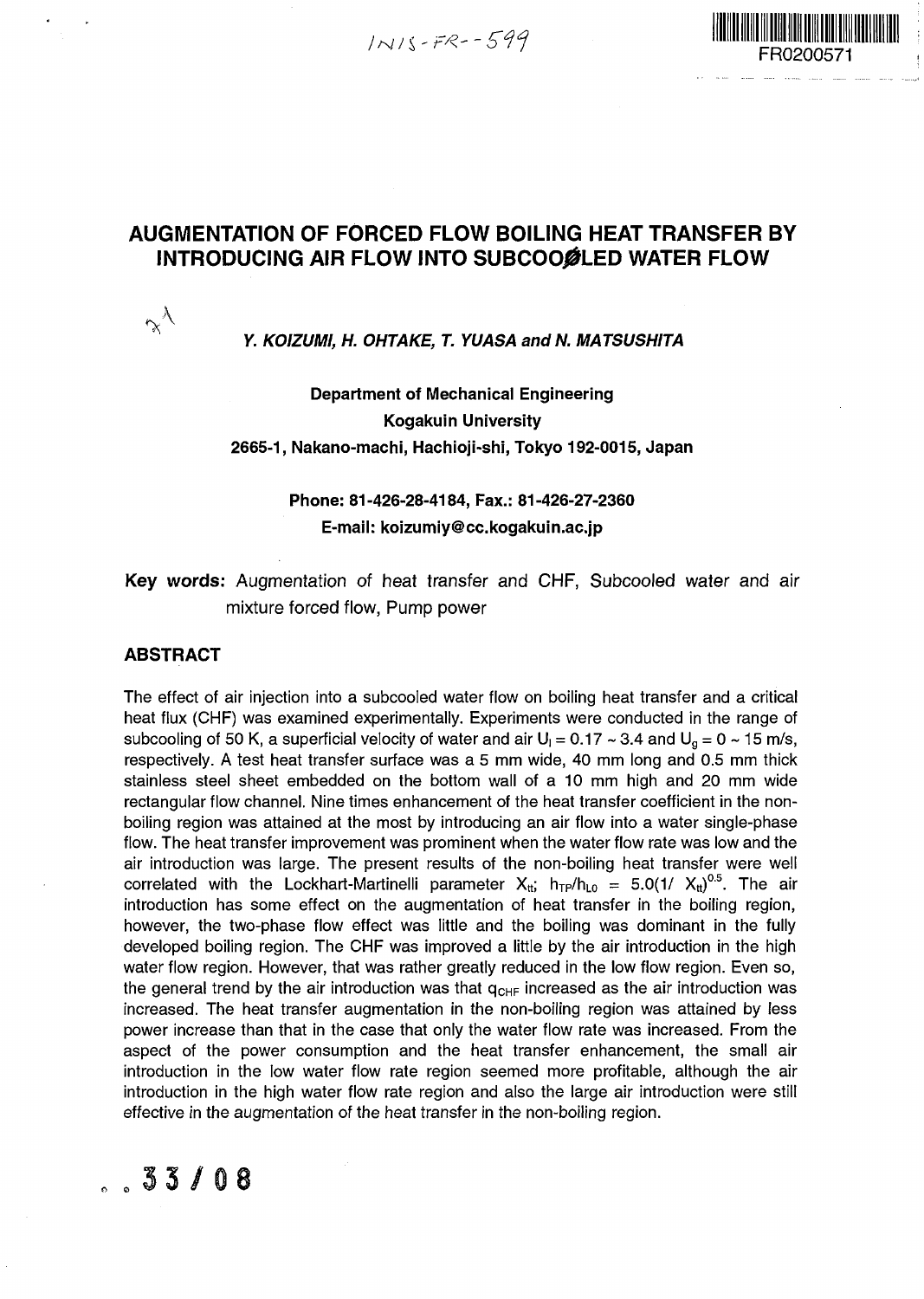#### **INTRODUCTION**

The effect of gas phase introduction into a subcooled water flow on boiling heat transfer and a critical heat flux (CHF) was examined experimentally. This technique might be useful to get better heat transfer efficiency with less pump power. Thus, it has large possibility of application in wide industrial field. For example, air bubbling into water flow is possible way to manage to meet a sudden requirement for a high cooling rate in some emergency condition of nuclear reactors. It may of course be a reliable and economical way to limit the temperature increase of computer processing units.

Celata et al. [1] has reported that the boiling heat transfer coefficient is remarkably improved, approximately 10 times, by injecting air into a water flow. The liquid flow rate in their experiments was rather low. The injected air was not so much that the flow state observed in their experiments was a plug flow.

It is quite obvious that in the single-phase water flow, the high heat transfer coefficient and the high critical heat flux are obtained by increasing a mass flux. Thus, if air bubbling is coupled with increasing the mass flux, the heat transfer would be farther improved with less pump power increase.

In the previous paper [2], results of flow boiling heat transfer experiments of subcooled water and air mixture, conducted in the range of a superficial velocity of water and air  $U_1 =$ 0.17  $\sim$  5.2 and U<sub>g</sub> = 0  $\sim$  25 m/s, were reported. It was indicated that nine times enhancement of the heat transfer coefficient was attained at the most in the non-boiling region. The air introduction has some effect on the augmentation of heat transfer in the boiling region, however the two-phase flow effect was little in the fully developed subcooled-boiling region. As for the CHF, some improvement was perceived in the high mass flux region. However, it was rather reduced by the air injection in the low mass flux region.

In the present paper, new-updated data and results are presented and the power of a pump and a compressor required to flow water and air is discussed.

#### **EXPERIMENTAL APPARATUS AND PROCEDURES**

The schematic drawing of an experimental apparatus used in the present experiments is presented in Fig. 1. De-ionized water and air were used in the experiments. A test section was a rectangular flow channel of 20 mm wide and 10 mm high. The length was 830 mm. A heat transfer surface was a stainless steel sheet and the thickness, width and length were 0.2 mm, 5 mm and 40 mm, respectively. The heat transfer surface was embedded in the bottom wall of the flow channel flush to the surface of the wall at 450 mm from the inlet. A silicon resin sheet of 0.5 mm thick was glued with a silicon paste on the backside of the heat transfer surface to minimize heat loss from the back. Copper electrodes of 12 mm diameter were soldered at the both ends of the heat transfer surface.

Water pumped out from a water storage tank passes through flow meters, and then flows into the test flow channel through 150 rm mesh sintered metal plates mounted at the bottom and the top wall of the test section. Air supplied from a compressor through a flow meter flows into the inlet of the test section. A two-phase mixture of water and air flows in the test section and then out from the outlet of the test section. Air is discharged to atmosphere and water returns to the tank.

Low voltage DC current from an electric power supply system is provided to the electrodes of the heat transfer surface. The heat transfer surface is heated by Joule heating. A heat flux is derived from supplied DC current and voltage between the electrodes. Resistance of the electrodes and the solder are measured prior to each experiment and the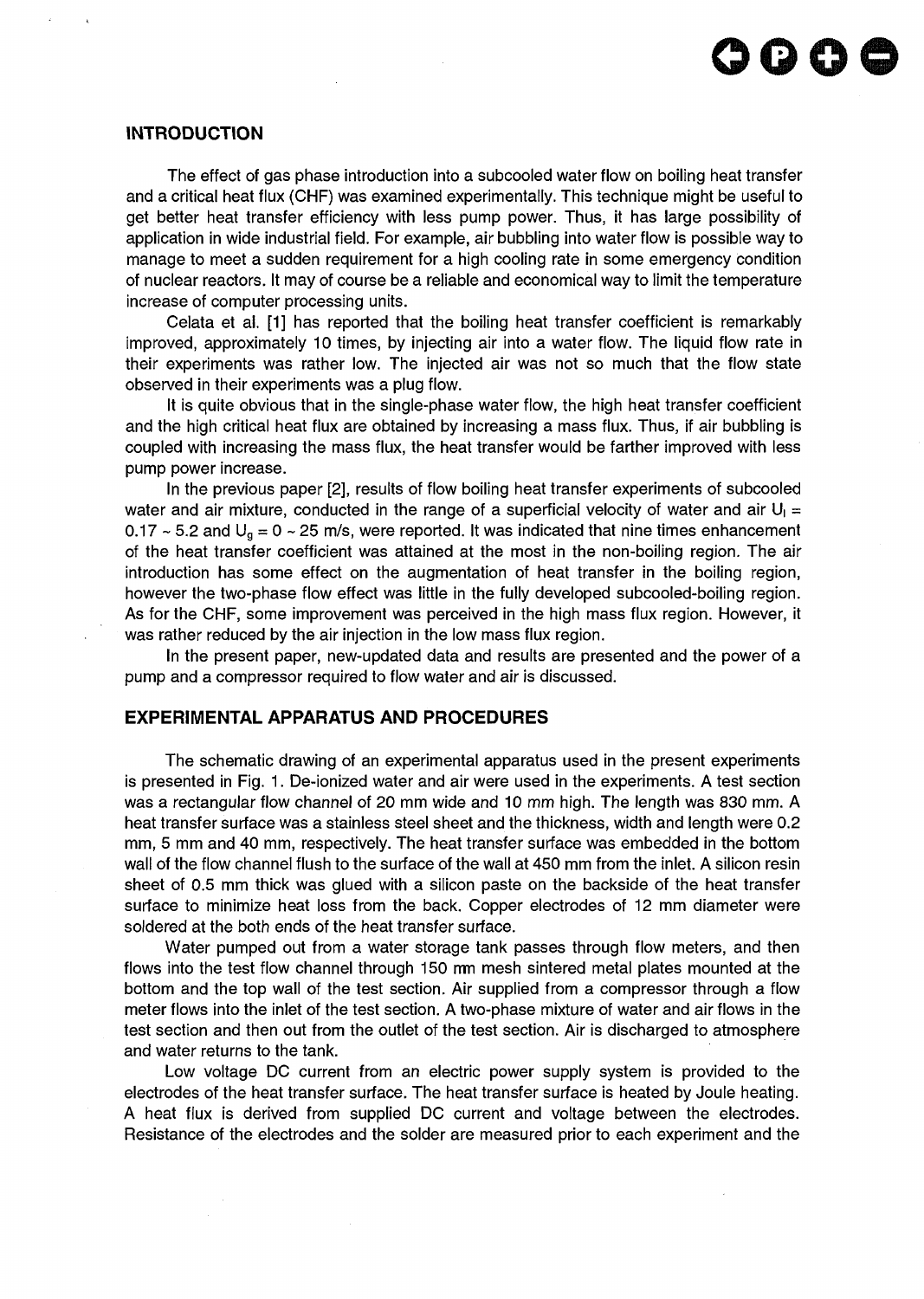

voltage drop due to these resistances is taken into account in calculating the heat flux. The current and the voltage are also utilized to derive the electric resistance of the heat transfer surface. Heat transfer surface temperature is obtained from the electric resistance by referring to the electric resistance dependency of the stainless steel on temperature. A flow state is pictured with a high speed and a usual CCD camera through view windows at the top and the side wall of the flow channel and recorded on video tape recorders.

The heat flux was increased stepwise in experiments. Measurement was performed after the facility was fully stabilized at each step. The heat flux was raised until the heat transfer surface physically burned out. The heat flux at the step right before the physical burn-out occurrence was defined as the CHF in the present experiments.

Subcooling of water at the inlet of the test section was set at 50 °C in all experiments. The experiments were conducted in the range of the water mass flux of 170 ~ 3400 kg/m<sup>2</sup>s, the superficial velocity of air of 0 ~ 15 m/s and the heat flux of 0 ~ 8.0´ 10 $^3$ kW/m $^2$ . Bulk water was still subcooled at the outlet of the test section in the above experimental range. A flow state covered a dispersed-annular flow through a slug flow under the combination of the water and the air flow rate aforementioned according to the Baker chart [3].



Fig. 1 Schematic of Experimental Apparatus

#### RESULTS AND DISCUSSIONS

#### Water Single-Phase Flow Heat Transfer

Measured heat transfer coefficients h $\beta$  of the water single-phase flow in the non-boiling region are plotted in Fig. 2 in the form of Nusselt number Nu =  $h_1D_H/K_H$  versus Reynolds number Re =  $U_1D_Hv/n_H$ . The heat transfer coefficients were calculated as  $h_1 = q/(T_W - T_I)$ . Here,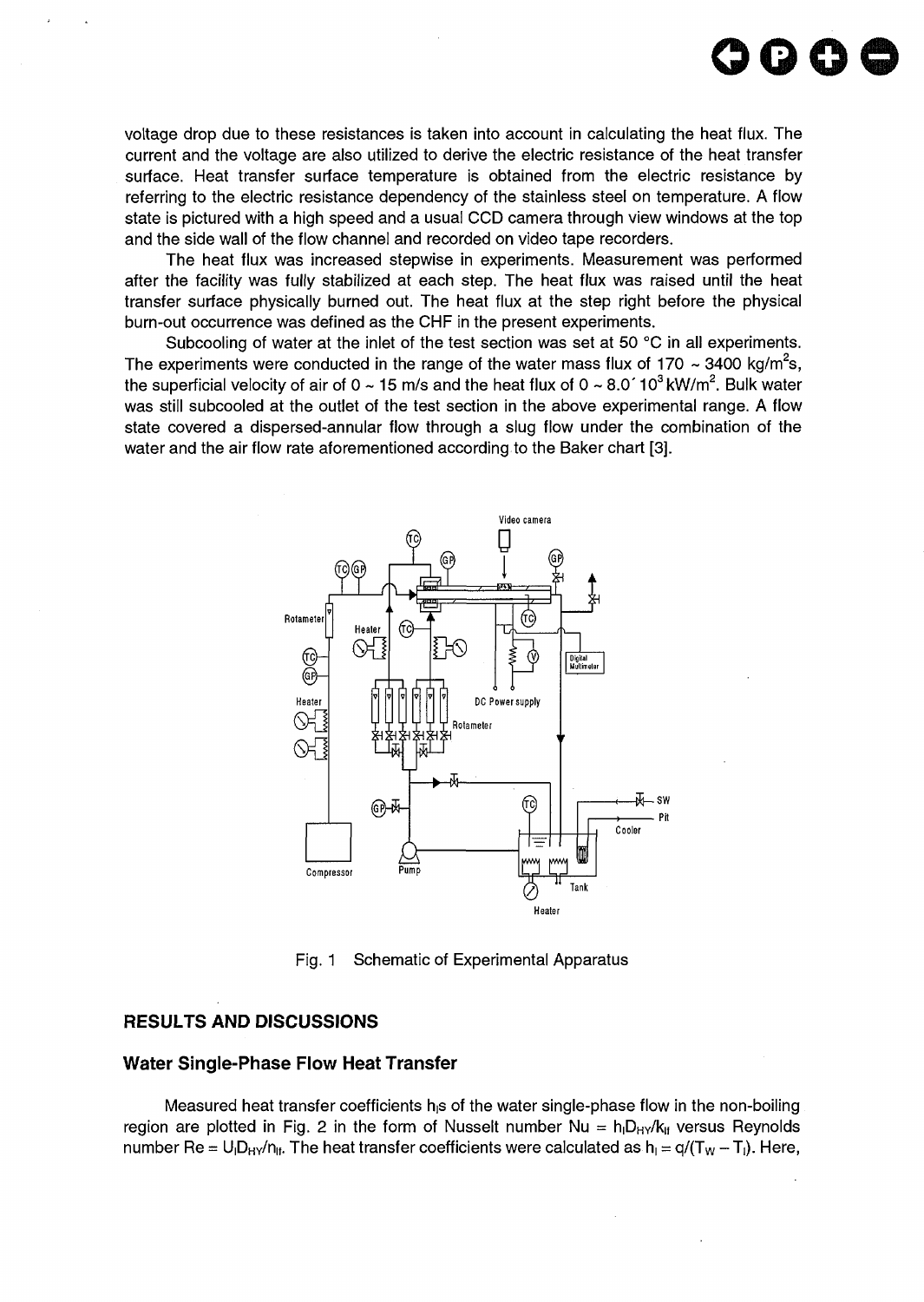$D_{HY}$  denotes the hydraulic diameter, k the thermal conductivity, T the temperature, U the superficial velocity, n the kinematic viscosity, respectively. The subscripts I and w exhibit a water phase and a wall, and f expresses that the property is evaluated at the film temperature. The measured results are close to the correlation's values.

**oooe**



Fig. 2 Heat Transfer coefficient in the Non-Boiling Region

Boiling curves are presented in Fig. 3. Values of the Dittus-Boelter water single-phase flow heat transfer correlation, the Rohsenow [4] pool boiling heat transfer correlation with  $C_{\rm sf}$  $=$  0.0132 which is the typical value for the stainless steel and the Thom et al. [3] and the Fujita et al. [5] subcooled-forced convection flow boiling heat transfer correlation are also delineated in the figure.

In Fig. 3, when the wall superheat  $DT_{sat}$  (i.e. the heat flux q) is low, the heat transfer is strongly affected by the flow rate. As the  $DT_{sat}$  is increased, the data plots become steep against the DT<sub>sat</sub>. In the high wall superheat region, the results are close to values calculated by the Thom or the Rohsenow correlation. It is presumed that a heat transfer state there was fully developed boiling heat transfer. It was visually confirmed that intense boiling took place.

A final plot at the right end in each test condition in Fig. 3 expresses a CHF point. The CHF increases with an increase in the flow rate. When large bubbles agglomerate around the downstream end of the heat transfer surface, the burn-out occurred there.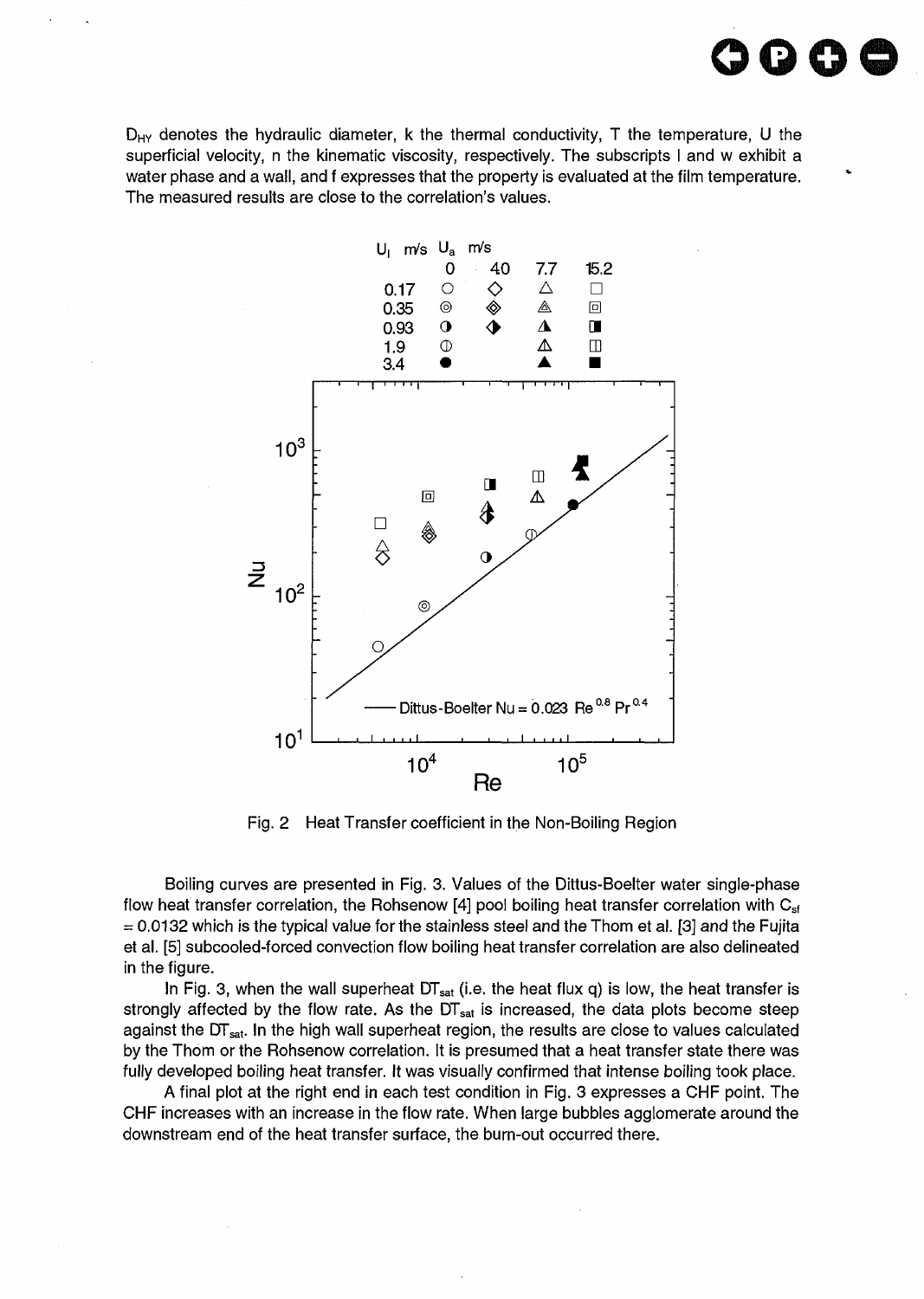### oooo



(a) Water Flow Rate  $U_1 = 0.93$  m/s



Fig. 3 Boiling Curve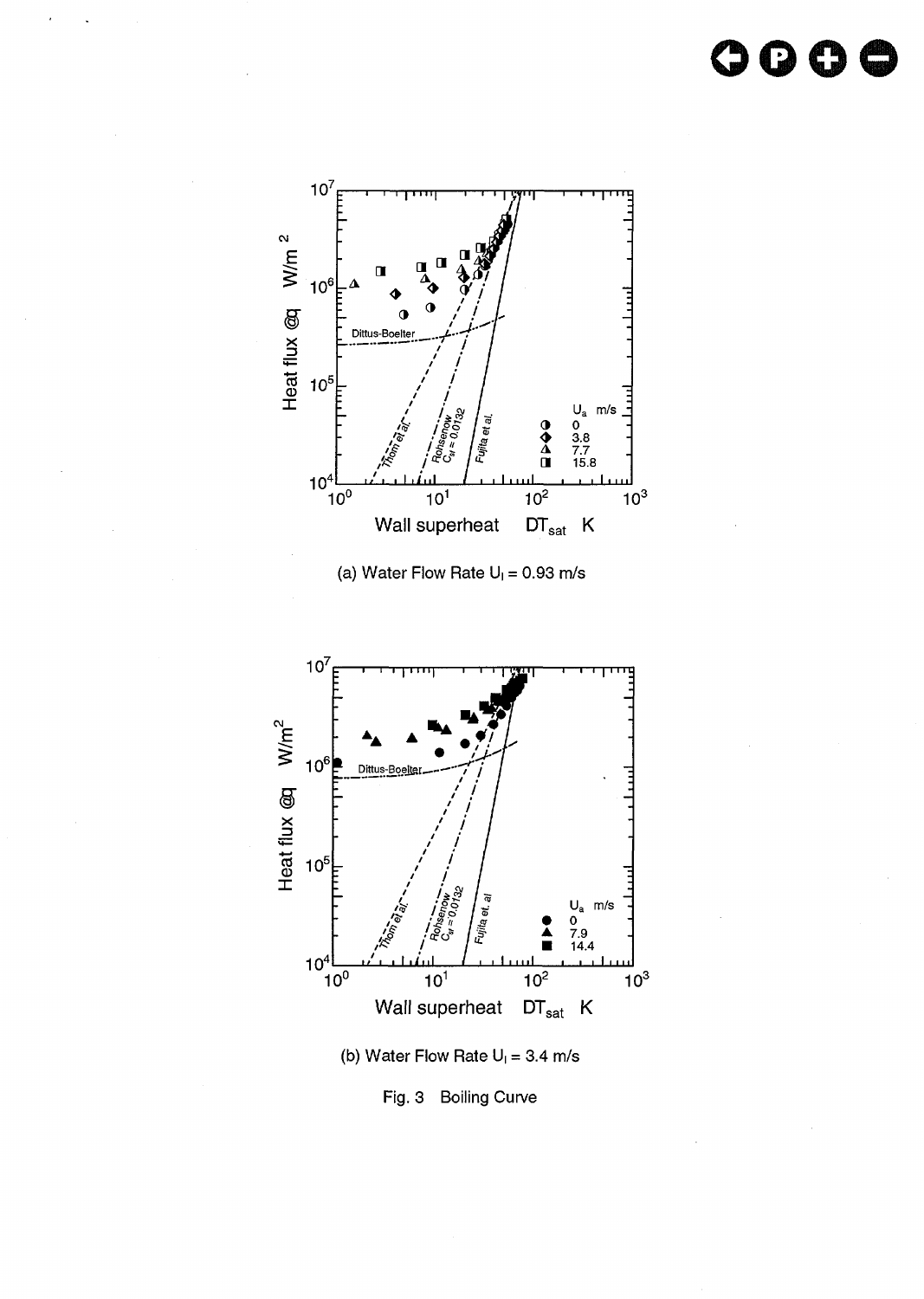## **oooo**

#### Two-Phase Flow Heat Transfer

Results of the two-phase flow heat transfer are also included in Figs. 2 and 3. In the non-boiling region, the heat transfer coefficient is enhanced as the air flow is introduced. The larger the air introduction rate is, the higher the heat transfer coefficient is. The heat transfer coefficient is also augmented in the fully developed boiling region, however, the enhancement is small when the water flow rate was low. The CHF is elevated a little by the air introduction when the water rate is high. However, the CHF is decreased when the water flow rate is low. This will be further discussed in the following section.

The results of the two-phase flow heat transfer in the non-boiling region was analyzed considering that the flow condition of the air-water mixture two-phase flow was similar to what would appear in the one-component forced convection evaporation heat transfer. The Lockhart-Martinelli parameter  $X_{tt}$  for the turbulent-turbulent flow is usually defined as  $1/X_{tt}$  = [x/(1-x)] $^{0.9}$ (r $\sqrt{r}$ <sub>g</sub>) $^{0.5}$ (m̥/m̥) $^{0.1}$ . The symbols x, mand r designate the quality, the viscosity and the density, respectively. The subscripts g and I stand for the gas and the liquid phase, respectively. In this definition, the viscosity and the density of air were used for  $m_a$  and  $r_a$  in place of those of vapor. The quality was given as  $x = G_a/G_a + G_i$ , where G is the mass flow rate and the subscripts a and I exhibit air and water, respectively. Results so calculated are shown in Fig. 4. The symbol h is the heat transfer coefficient and the subscripts TP and LO express the two-phase flow and the water single-phase flow, respectively. As for defining the Reynolds number,  $Re = (r_a U_a + r_i U_i)D_{HY}/n_{H}$ .



Fig. 4 Correlation of Heat Transfer Coefficient in the Non- Boiling Region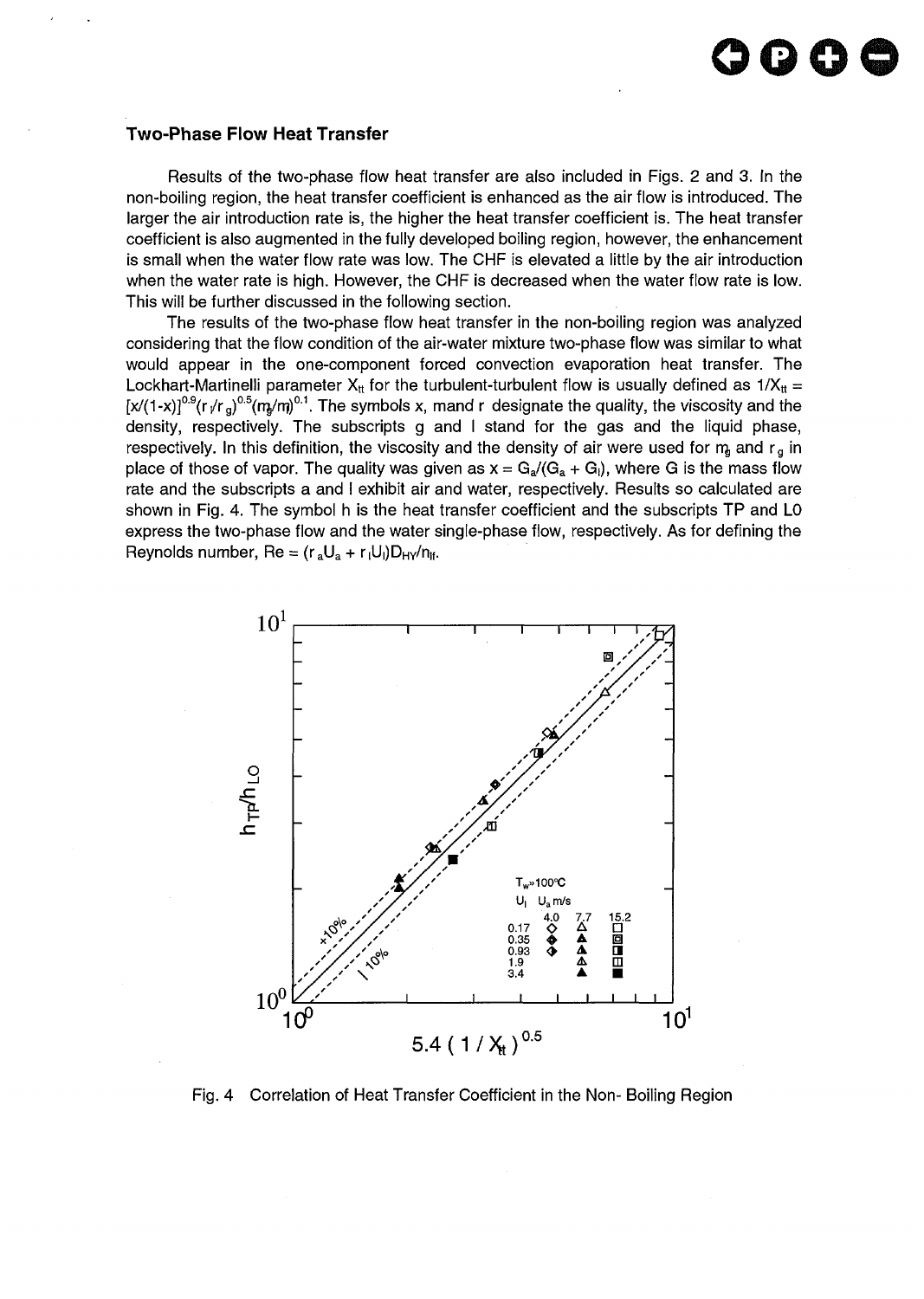In Fig.4, the heat transfer coefficient is elevated approximately by  $2 \sim 9$  times by introducing air into the water flow. The two-phase flow effect is more prominent when the water flow rate is small and the air introduction is large. The present results are correlated as

$$
\frac{h_{TP}}{h_{LO}} = 5.4 \frac{\mathcal{P}}{\mathcal{E}} \frac{1}{X_{tt}} \frac{\mathcal{P}}{\dot{\mathcal{E}}}}{\mathcal{E}}.
$$
\n(1)

The RMS error of the equation is 10 %. Equation (1) is the same as the Dengler-Addoms correlation [3] except for the coefficient of 3.5.



Fig. 5 Critical Heat Flux

#### **Critical Heat Flux**

Experimental values of  $q_{CHF}$  are plotted against the water mass flux in Fig. 5.  $q_{CHF}$ s predicted with the Katto-Kurata [6] correlation for the saturated forced convection flow boiling and the Sudo [7] and the Levy [8] correlation for the subcooled forced convection flow boiling are also included in the figure. The present experimental results of the subcooled singlephase flow are considerably larger than the predicted with the Katto-Kurata correlation and close to the predicted with the Levy correlation. The values of the Sudo correlation qualitatively agree with the experimental results at the high flow region.

When air is introduced in the high water flow region, the CHF is improved a little. However, the CHF is rather greatly reduced by the air injection in the low flow region. Even so, the general trend by the air introduction is that  $q_{CHF}$  increases as the air introduction is increased. Further examination is necessary.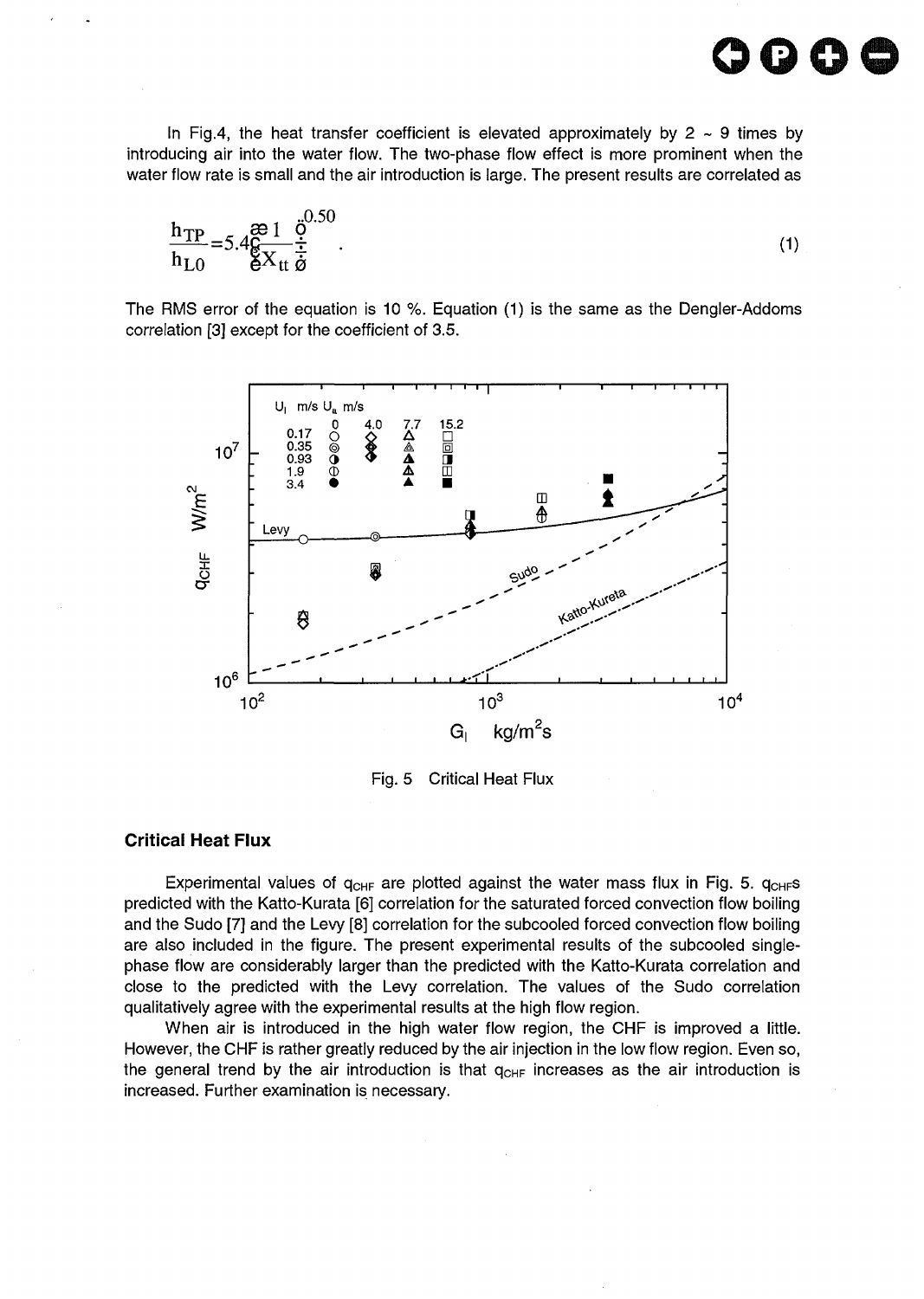# **oooe**



Fig. 6 Pressure Loss in the Test Section

#### **Pump Power Economy By Two-Phase Flow Adoption**

The pump power and the compressor power required are evaluated by using the pressure loss between the inlet and the outlet of the test section. The pump power is defined as

$$
L_p = m_1 v_1 (P_{12} - P_{11}),
$$
\n(2)

where  $m<sub>l</sub>$  and  $v<sub>l</sub>$  are the water mass flow rate and the water specific volume, respectively, and  $P_{11}$  and  $P_{12}$  are the water line pressure at the outlet and the inlet of the test section. Similarly, the compressor power is defined as

$$
L_c = m_a (P_{a2} v_{a2} - P_{a1} v_{a1}),
$$
\n(3)

where the symbol m denotes the mass flow rate, P the pressure and v the specific volume. The subscripts a, 1 and 2 express air, the outlet and the inlet, respectively. It should be noted that the real pump and the compressor power are a little bit different from Eqs. (2) and (3) since there exists pressure loss in piping from the pump or the compressor to the test section inlet.

The pressure losses measured are presented in Fig. 6. In the figure, calculated values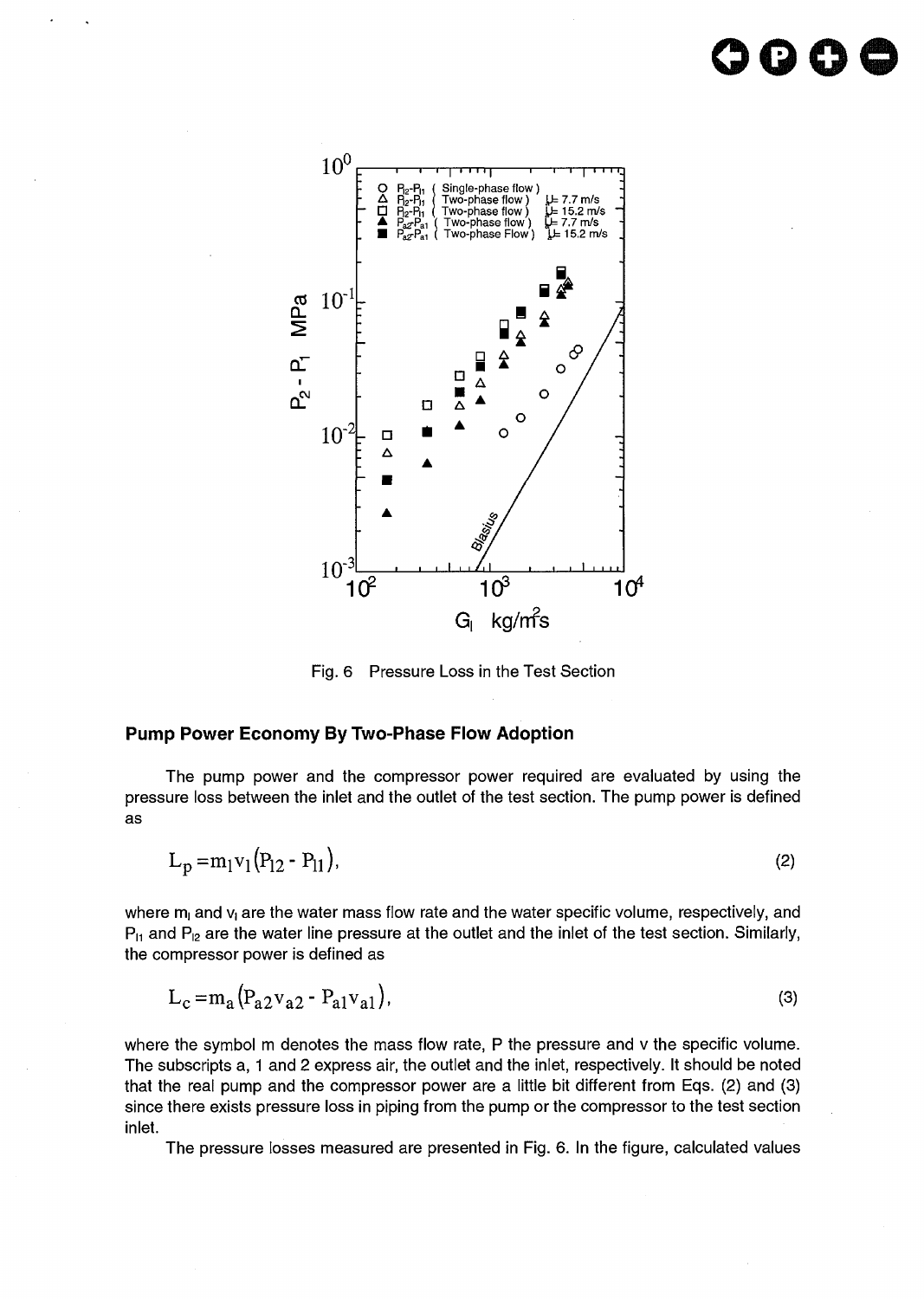with the Blasius correlation are also included for comparison. As a matter of course, the pressure loss increases as air is introduced.

**OGOO**

The total power of the pump and the compressor so calculated are plotted against the water mass flow rate in Fig. 7. According to the Dittus-Boelter correlation, the single-phase flow heat transfer coefficient is proportional to the 0.8th power of the mass flux. For example, at the point a in the figure, the heat transfer coefficient in the nonboiling region is increased by 7.0 times by introducing air into the water flow. If that improvement is performed by only increasing the water flow rate, the flow rate should be increased by 11.4 times. The pump power required then is exhibited by a' in the figure. It is obvious from the figure that the same improvement in the heat transfer is attained by less power increase in the air introduction case than in the single-phase flow case. The same situations are designated in the figure by without- and with-prime symbols.



Fig. 7 Relation between the Pump and the Compressor Power and the Water Flow Rate

The benefit of the power in adopting the air introduction mentioned above is more clearly depicted in Fig. 8 where the heat transfer coefficients in the non-boiling region are plotted against the total power. The heat transfer is considerably enhanced by introducing air under the same power for circulating coolant.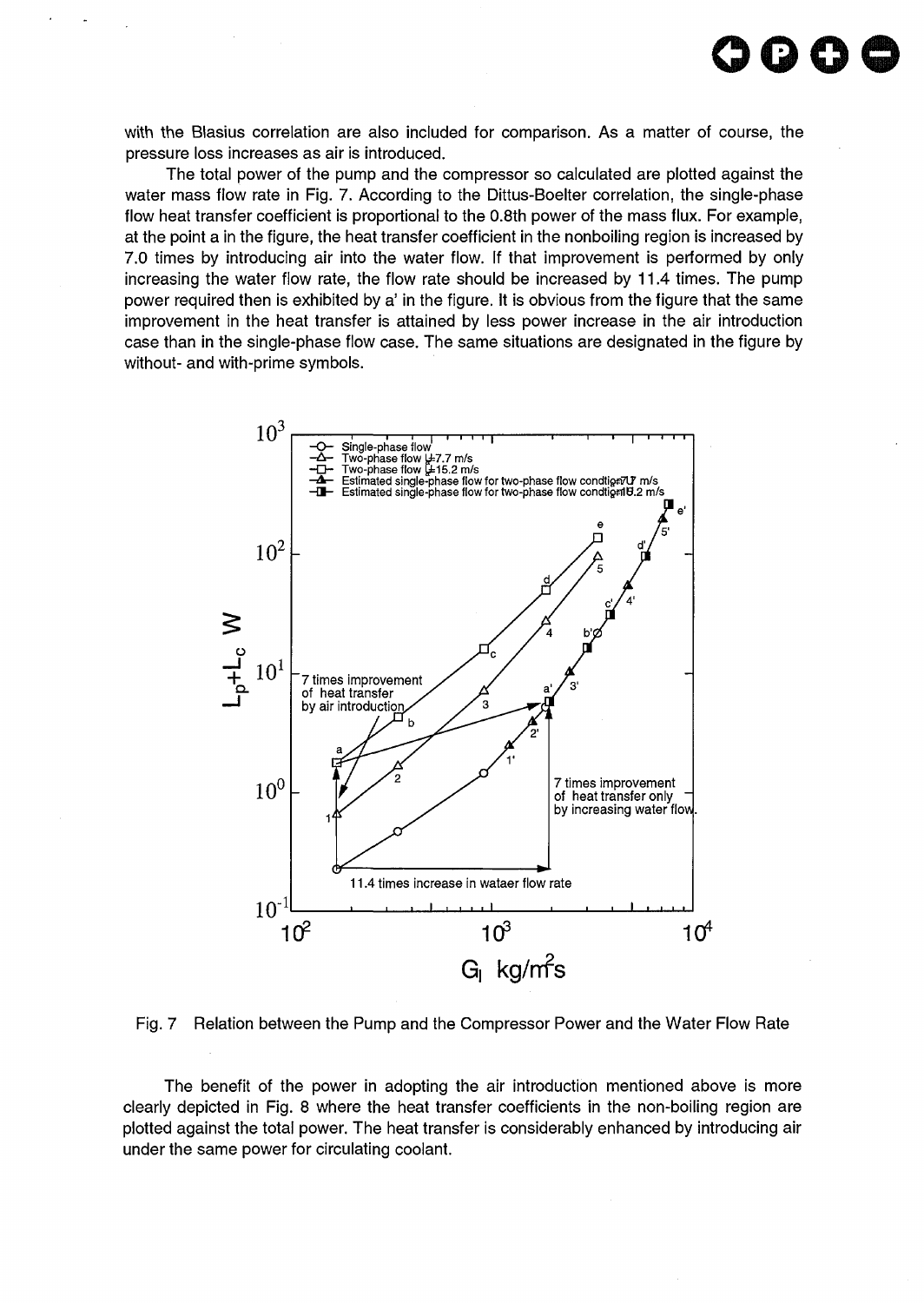## **OGO©**



Fig. 8 Relation between the Heat Transfer Coefficient in the Non- Boiling Region and the Pump and the Compressor Power

The relation between a power ratio =  $L_{single}/L_{two-phase}$ , where

: the water pump power to get the same heat transfer coefficient as that in the  $L_{\text{since}}$ two-phase flow case by the single phase flow

 $L_{two-phase}$ : the total power of the pump and the compressor in the air introduction case and the heat transfer coefficient in the non-boiling region is illustrated in Fig.9.It is realized that the small air introduction in the low water flow rate region is more profitable, although the air introduction at the high water flow rate region and also the large air introduction are still effective in the augmentation of the heat transfer in the non-boiling region.



Fig. 9 Power Reduction Ratio by Air Introduction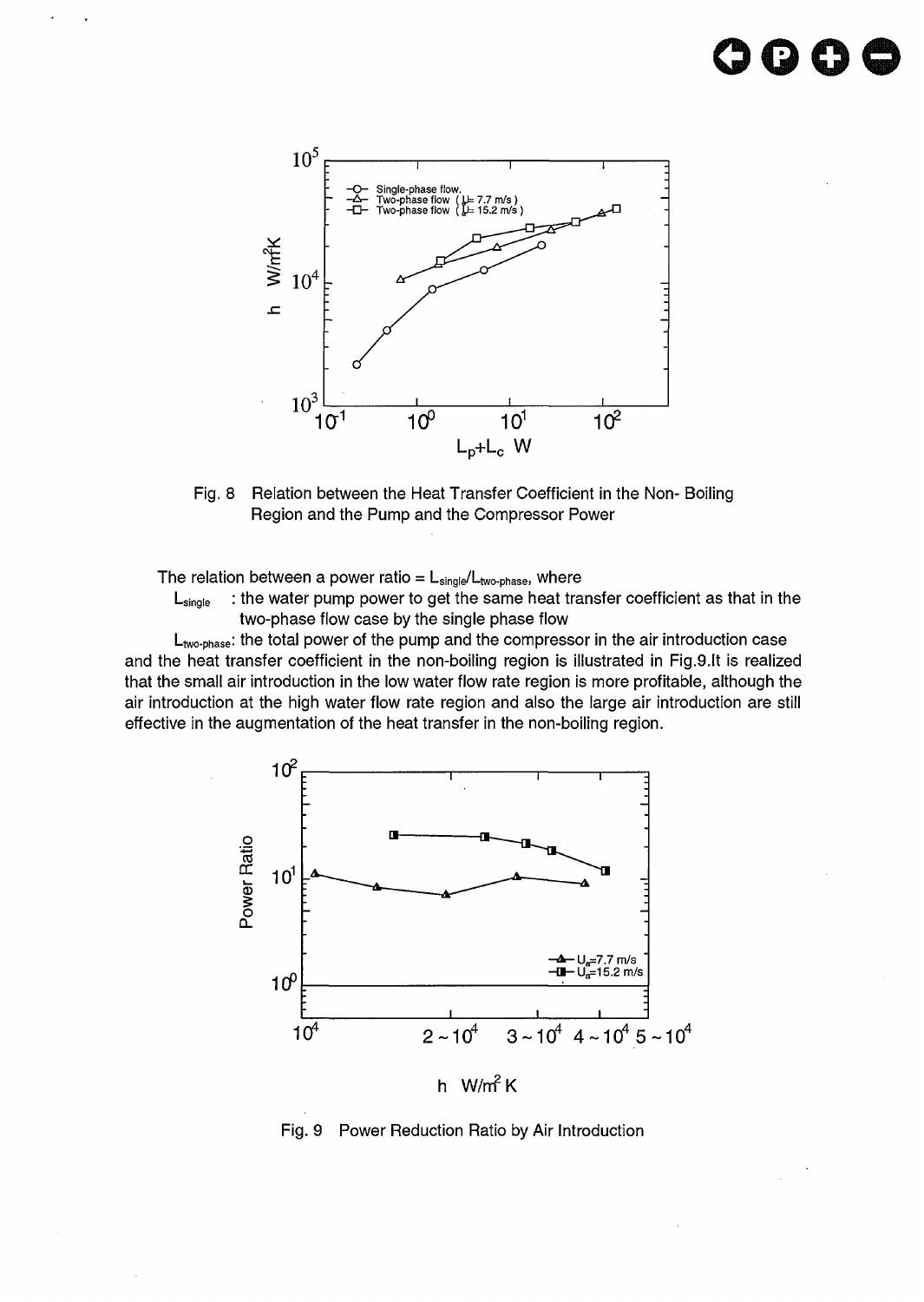#### **CONCLUSIONS**

The enhancement of heat transfer by the high mass flux, subcooled air-water two-phase flow was examined. Following conclusions were obtained.

- (1) Nine times enhancement of the heat transfer coefficient in the non-boiling region was attained at the most by introducing the air flow into the water single-phase flow. The heat transfer improvement was prominent when the water flow rate was low and the air introduction was large. The present results of the non-boiling heat transfer were well correlated with the Lockhart-Martinelli parameter  $X_{tt}$ . The correlation obtained was the same form as the Dengler-Addoms correlation for the forced convection evaporation except for that the coefficient was 54 % larger.
- (2) The air introduction to the subcooled water flow had some effect on the augmentation of heat transfer in the boiling region, however, the two-phase flow effect was small and the boiling was dominant in the fully developed boiling region.
- (3) When air was introduced in the high water flow region, the CHF was improved a little. However, the CHF was rather greatly reduced by the air injection in the low flow region. Even so, the general trend by the air introduction was that  $q_{CHF}$  increased as the air introduction was increased. Further examination is necessary.
- (4) When air was injected into a water flow, the heat transfer augmentation in the nonboiling region was attained by less power increase than that in the case that only the water flow rate was increased. From the aspect of the power consumption and the heat transfer enhancement, the small air introduction in the low water flow rate region was more profitable, although the air introduction in the high water flow rate region and also the large air introduction were still effective in some degree in the augmentation of the heat transfer in the non-boiling region.

#### **REFERENCES**

- 1. Celata, G. P., et al., Heat Transfer Enhancement by Air Injection in Upward Heated Mixed-Convection Flow of Water, Int. J. Multiphase Flow, 25(1999), 1033-1055.
- 2. Koizumi, Y., et al., Boiling Heat Transfer and CHF of Forced Flow of Subcooled Water and Air Mixture, Proceedings of 4th JSME-KSME Thermal Engineering Conference Vol.  $1(2000)$ ,  $1-445-1-449$ .
- 3. Ueda, T., Gas-Liquid Two-Phase Flow, Flow and Heat Transfer, Yokendo Co.(1981), 11- 13,259-265.
- 4. Rohsenow, W. M., A Method of Correlating Heat Transfer Data for Surface Boiling of Liquids, Trans. ASME, 74(1952), 969-976.
- 5. Fujita, Y, et al., Enhancement of Flow Boiling of Subcooled Water on Transverse Ribbed Surface, 5th ASME-JSME Joint Thermal Engineering Conference(1999), AJTE99-6365.
- 6. Katto, Y, and Kurata, C, Critical Heat Flux of Saturated Convective Boiling on Uniformly Heated Plates in a Parallel Flow, Int. J. Multiphase Flow, 6(1980), 575-582.
- 7. Sudo, Y., Critical Heat Flux of High-Subcooled High Mass Flux Flow at Atmospheric Pressure, Trans. JSME, 62-601B(1996), 148-154.
- 8. Levy, S., Prediction of the Critical Heat Flux in Forced Convection Flow, General Electric, GEAP-3961(1962).

#### **NOMENCLATURE**

 $C_{\text{sf}}$  Constants in the Rohsenow pool boiling correlation,